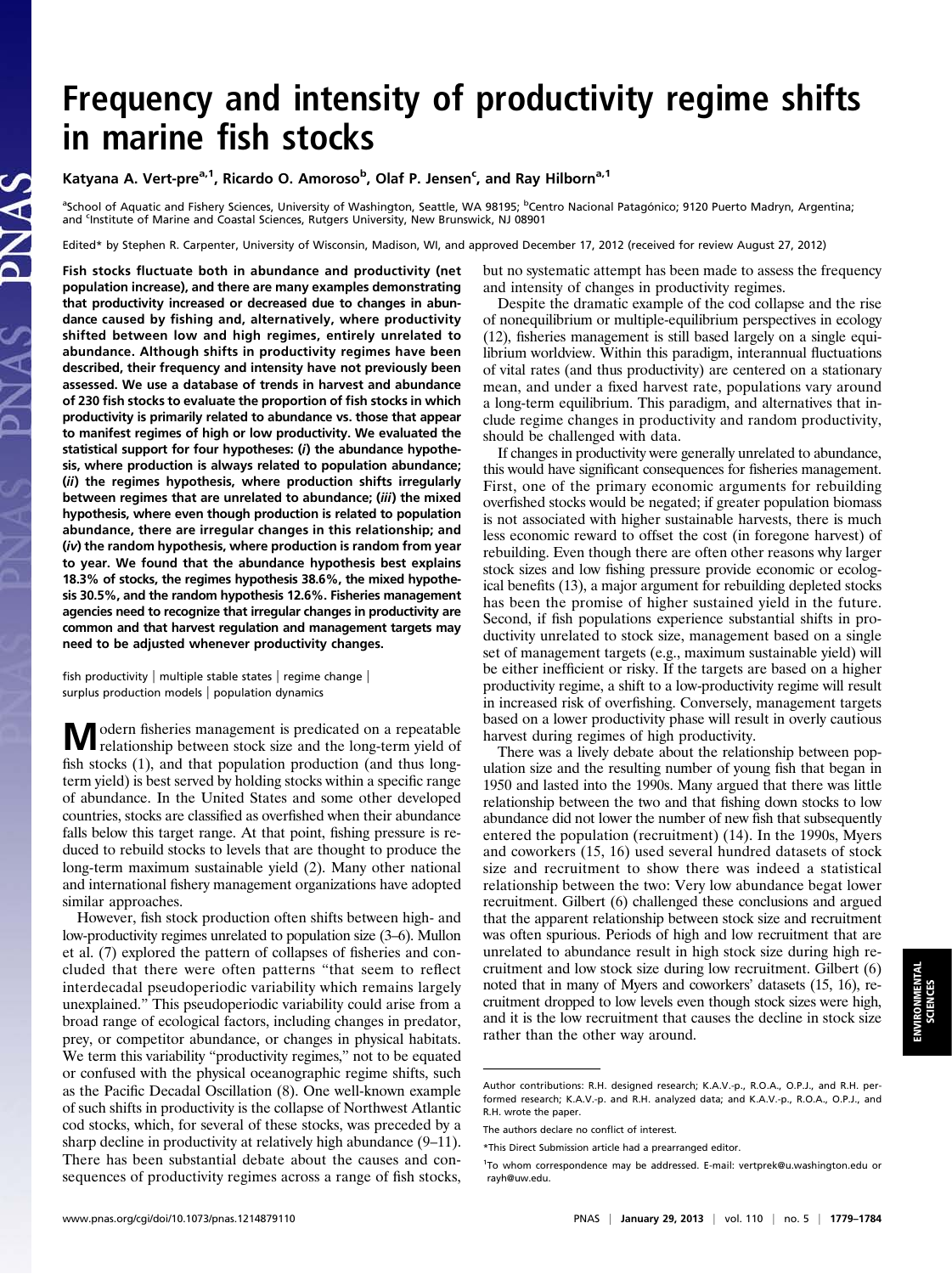The production of sustainable yield depends not only on recruitment but on the growth of young fish and survival from natural mortality. To understand changes in productivity, we need to look at all three processes. Surplus production, the net change in biomass from one year to the next in the absence of fishing, incorporates recruitment, growth, and natural mortality, and it can easily be calculated from available fish stock assessments (17).

Worm et al. (18) assembled a database with the history of abundance and catch from published assessments that now includes 355 stocks (19). There is sufficient information on 230 stocks in these data to calculate the history of surplus production for each year, defined as the change in total biomass plus the catch for the year. We pose four competing hypotheses:  $(i)$  the abundance hypothesis, where production is always related to population abundance through a biomass dynamics model;  $(ii)$  the regimes hypothesis, where production shifts irregularly between high- and low-productivity regimes that are unrelated to abundance; *(iii)* the mixed hypothesis, where even though production is related to population abundance, there are irregular changes in this relationship; and  $(iv)$  the random hypothesis, where production is random from year to year and is not explained by either productivity regime changes or population abundance. These four models can best be thought of as broad classes of models, and embedded within each is a range of different ecological



Fig. 1. Surplus production data plotted against model predictions showing individual fish stocks best explained by the abundance (A–C; Atlantic cod in the Kattegat and Skagerrak), regimes (D-F; Atlantic cod in Iceland), mixed (G-I; Petrale sole from Southern California), and random (J-L; common European sole in the Kattegat and Skagerrak) hypotheses. The first column is the fit under the abundance model, the second column is the fit under the mixed model, and the third column is the fit under the regimes model or, if no breakpoints are found, the random model (l). The area shaded in each pie diagram shows the AIC weight assigned to each model, such that a pie diagram that is 90% shaded indicates that 90% of the AIC weight was assigned to that model. mt metric tons. Points are shaded from dark (earliest data) to light (latest data).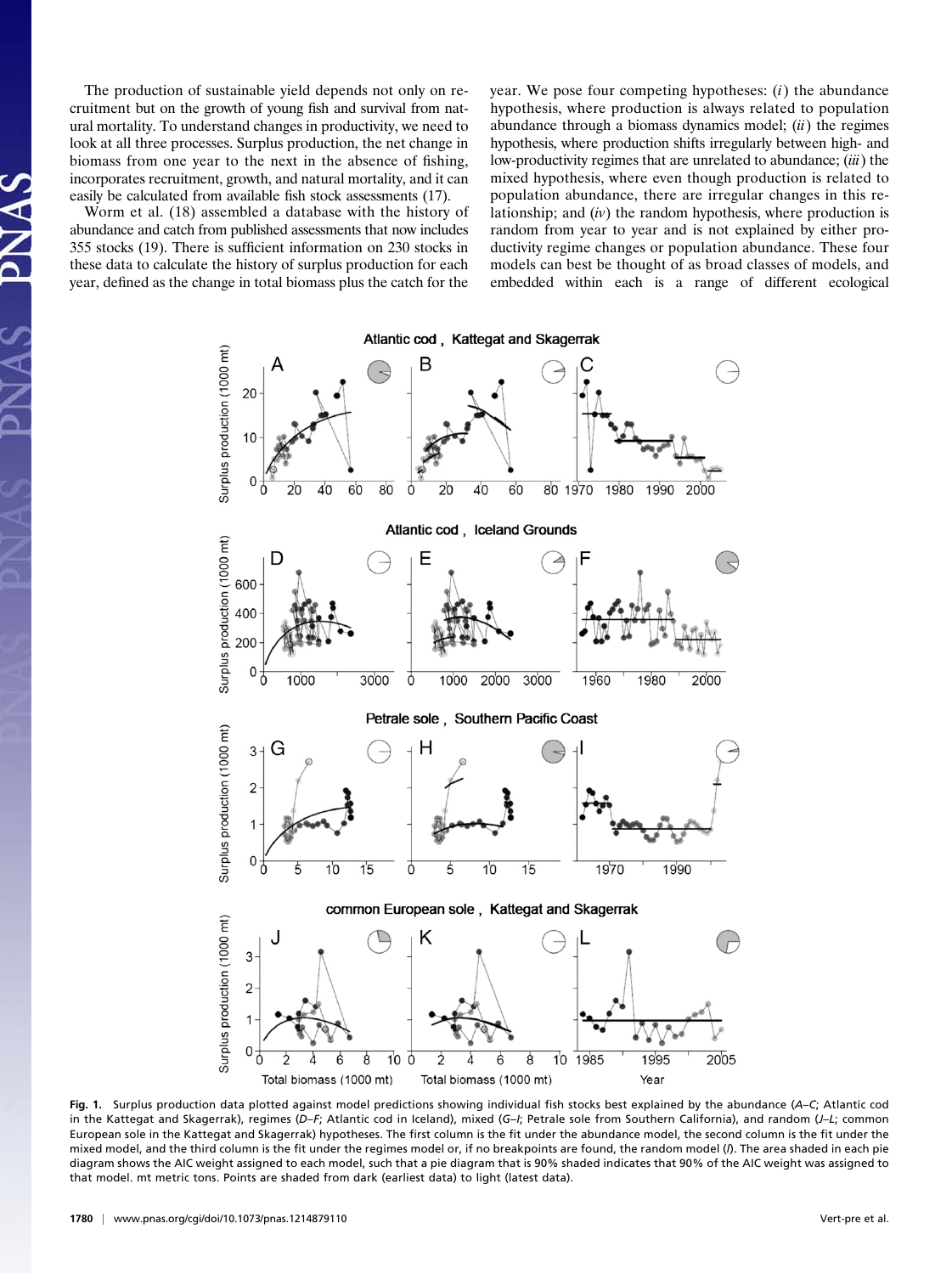| <b>Hypothesis</b> | Stocks with the<br>highest support | No. of stocks<br>best supported | <b>Total AICc</b><br>weight | Stocks best supported after<br>correction for estimation bias |
|-------------------|------------------------------------|---------------------------------|-----------------------------|---------------------------------------------------------------|
| Abundance         | 18.3%                              | 37                              | 16.1%                       | 24%                                                           |
| Regimes           | 38.6%                              | 95                              | 41.3%                       | 27%                                                           |
| Mixed             | 30.5%                              | 65                              | 28.3%                       | 45%                                                           |
| Random            | 12.6%                              | 33                              | 14.3%                       | 4%                                                            |

Table 1. Percentage of stocks and number of stocks that are best explained by each hypothesis and the total AICc weight for each

relationships and processes that could lead to the dynamics described by the model. Our fundamental question is how frequently each hypothesis provides the best explanation for the changes in observed production. The statistical support for each hypothesis was assessed using the Akaike Information Criterion corrected for small sample size (AICc), and simulation tests were also performed to evaluate the robustness and bias of the model selection criteria used here.

### Results

Using a "winner takes all" approach, for 18.3% of stocks, production was best explained by the abundance hypothesis (e.g., Kattegat and Skagerrak cod; Fig.  $1A-C$ ), and  $38.6\%$  of stocks were best explained by the regimes hypothesis (e.g., Icelandic cod; Fig. 1 D–F). For 30.5% of stocks, production was best explained by the mixed hypothesis (e.g., Petrale sole from Southern California; Fig. 1 G–I), and for 12.6% of stocks, the random hypothesis received the most support (e.g., common European sole in the Kattegat and Skagerrak; Fig. 1J-L). Using the "relative support" approach, where AICc weights are summed for each hypothesis, the relative support for the four hypotheses was similar to the winner takes all approach (Table 1), with 16.1% for the abundance hypothesis, 41.3% for the regimes hypothesis, 28.3% for the mixed hypothesis, and 14.3% for the random hypothesis.

Results from simulation testing of the hypothesis testing statistics suggest that there is a slight tendency to overclassify stocks as being from the regimes and random hypotheses and to underclassify stocks as being from the abundance and mixed hypotheses (Table 2). Nevertheless, models that include shifts in regimes in production between high and low states, either with or without an abundance effect (regimes and mixed models), constitute 72% of the stocks after adjusting for estimation bias compared with 69% before the correction (Table 1). For the mixed hypothesis, 80% of the variation in production explained by the model is attributed to the changes in the productivity relationship and only 20% is due to changes in abundance.

It is possible that model selection is dependent on the intensity of exploitation. For instance, if a stock has never been intensively exploited or it has not varied over a significant range of stock sizes, we would not expect abundance to explain differences in production. We classified stocks into four categories of abundance (collapsed, overfished, fully exploited, and developing) based on the ratio of their abundance in the last year of the time series to their abundance at the maximum sustainable yield. Contrary to expectation, the proportion of stocks best explained by the abundance hypothesis is actually lower for collapsed and overfished stocks (14% and 10%, respectively) than for stocks that are less depleted (22% for fully exploited and 13% for developing). Also, there is no significant relationship between historical variability in abundance and the proportion of stocks explained by alternative models.

We identified a total of 314 productivity shifts from the 160 stocks in which the preferred model included changes in productivity (regimes and mixed). We calculated the relative change in production as the absolute change (in tons) between high- and low-productivity periods divided by the average production across

all years for that stock. We found that positive changes were as common as negative ones (160 increases vs. 154 declines; Fig. 2). The bimodality in Fig. 2 is due to the fact that the algorithm for selecting changes does not readily identify small changes.

### Discussion

Caddy and Gulland (20) suggested that the production of fish stocks could be divided into four classes (regular, cyclical, irregular, and spasmodic) and that "To be successful, fishery assessment and management must take these patterns into account." Caddy and Gulland's regular stocks were characterized by repeatable relationships between stock size and production (20). Our analysis suggests that these "regular" stocks are only about one-quarter of all the fish stocks for which we have data.

Fisheries management in the United States, and increasingly elsewhere, uses biomass as management targets, and consequently will reduce exploitation when stock sizes decline and generally will attempt to stop all directed harvesting when stocks reach low abundance. Exploitation and biomass targets are primarily designed to maintain the stock biomass in a range that will produce the maximum sustained yield. Increasingly, however, these targets are being shifted toward higher biomass to increase profit and lower fishing effort to reduce ecosystem impact (21). Conventional wisdom and scientific and political expectations tell us that maintaining these levels of biomass will ensure production of the stocks. In the same vein, the population abundance hypothesis predicts that if we lower the catch to rebuild stocks, higher sustainable harvests will follow once stocks are rebuilt.

However, if the production of a stock is determined by productivity regimes and stock assessments do not account for the shift in productivity, the underlying management theory with respect to sustainable yield is incorrect. In this case, holding stocks at high levels of abundance and rebuilding depleted stocks will not necessarily result in increased yields in the future. Although the economic and environmental benefits of rebuilding abundance and reducing fishing pressure are certainly valid, the benefits of increasing abundance are significantly changed.

In current US management, the allowable catches of many species are limited by incidental catch of stocks that are under rebuilding plans. Current legal mandates to include many more species in the regulatory system, combined with the overfishing definitions and rebuilding requirements, suggest that existing fisheries will be increasingly constrained and limited by stocks that are at low abundance. Our analysis suggests that many stocks will

Table 2. Probability that a dataset generated from a "real" model would be best explained by each kind of model

|            | Best-fit model |         |       |        |  |
|------------|----------------|---------|-------|--------|--|
| Real model | Abundance      | Regimes | Mixed | Random |  |
| Abundance  | 0.54           | 0.14    | 0.08  | 0.24   |  |
| Regimes    | 0.04           | 0.81    | 0.11  | 0.04   |  |
| Mixed      | 0.05           | 0.33    | 0.57  | 0.04   |  |
| Random     | 0.12           | 0.13    | 0.04  | 0.71   |  |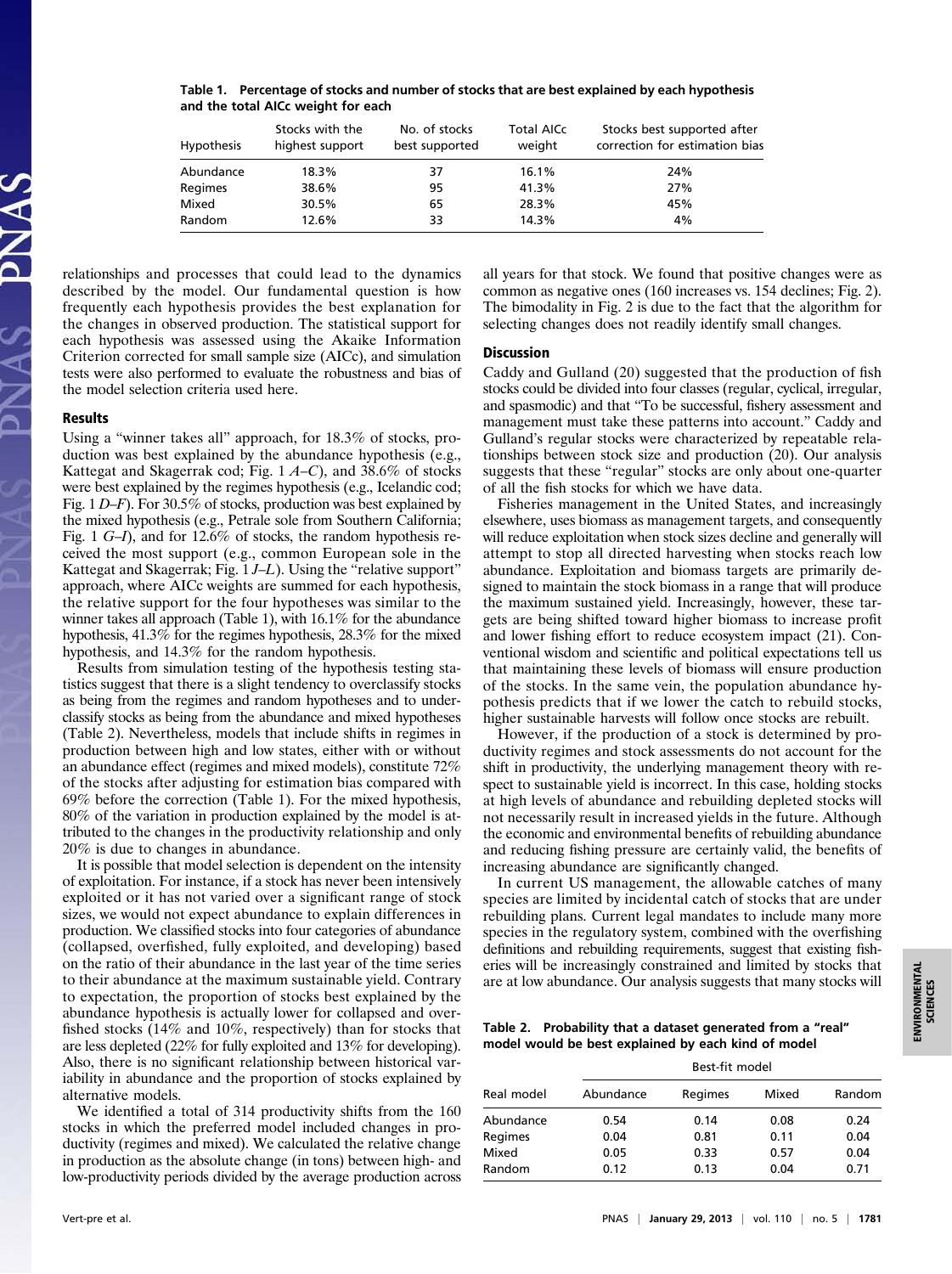

Fig. 2. Frequency distribution of shifts in production. (A) Shifts are plotted in the range from −4 to 4, which excludes some extreme values. (B) Shifts are plotted in the range from −20 to 20 and include all outliers.

be at low abundance because of shifts in production. Thus, unless the management system changes or we greatly improve our ability to target individual species, current legal mandates will likely lead to major reductions in fisheries yields.

However, when production changes from high to low, the catch must be lowered. Stocks in low-production regimes cannot support the same yield as stocks in high-production regimes. Theoretical studies have suggested that the best approach to fluctuating production may be to harvest a constant fraction of the stock that is determined by averaging across the range of production (22, 23) or to adjust the exploitation rate based on recent recruitment (24, 25). All these studies found that rigid harvest control rules that dramatically lower exploitation rates at low population sizes sacrifice a significant amount of harvest.

Oceanographic regime shifts have been identified as important drivers of fish production in many regions, including the North Pacific (8), Tropical Pacific (26), and North Atlantic (27). However, we have found no obvious correlation between oceanic regime shifts and changes in productivity of individual stocks. Changes in a single stock's productivity can be due to a wide range of factors influencing recruitment, survival, or growth. Each of these may be influenced by physical changes in the environment as well as by changes associated with food, competitors, or predators. Because we know from the long-term historical record that fish stocks fluctuate considerably in abundance in the absence of fishing (5, 28), it should be expected that changes in abundance or in predators and prey of any species would lead to changes in their productivity. It is not at all clear that one should expect a direct causal relationship between physical changes associated with oceanic regime shifts and shifts in productivity of fish stocks.

Each of our four models describes a general class of behavior that can arise from a wide variety of mechanisms. For instance, the regimes model or mixed model could result from a major change in prey or predator abundance, and the impact of prey and predators on recruitment, growth, and survival could be explicitly modeled. A wide range of such models could generate what we interpret as shifts in productivity. Ecologists have long used such

general models (e.g., the logistic growth model), which incorporate a wide range of mechanisms that have similar population level consequences. The logistic growth model, for instance, can represent density dependence in births, survival, or individual growth rates. It also seems likely that shifts in productivity are not necessarily step functions but might occur more gradually. Our regimes model and mixed model are simplifications necessary to confine our analysis to a manageable number of competing hypotheses.

The stock assessment database on which this analysis is based is a nonrandom sample of fish populations (19), and it is dominated by heavily exploited stocks. The biases this might create, however, would generally be in the opposite direction of the observed results. Heavily exploited stocks presumably have undergone more declines in abundance than lightly exploited stocks, and thus provide more contrast that the population abundance model must explain. Stock assessments are generally more available for developed countries and underrepresent fish populations in tropical regions.

Future work should evaluate a wide range of harvest strategies for robustness to uncertainty in the basic causes of production. Additional work should also look to the physical and biological factors that explain the changes in production and examine patterns of covariance (positive or negative) in productivity across populations (29, 30) or species (31) in an ecosystem. Although there may be little that fishery managers can do to avert shifts to a lower productivity state, improved methods for early detection of such shifts (32) may permit managers to reduce harvest in time to avoid collapse.

#### Methods

Data. Time series of biomass, catch, and fishing rate were extracted from the RAM Legacy Stock Assessment Database (19) for 355 stocks on December 10, 2010. Only 279 stocks had no missing data points within the time series; thus, these stocks were initially selected for analysis. A total of 49 of the 279 datasets were excluded from the analysis for the following reasons: for 8 stocks, the units of biomass and catch were not in the same units; 24 stocks had a time series of less than 20 y; and for 17 stocks, the estimated stock total biomass was the result of a deterministic model and was, by definition, a function of stock biomass. The analysis was thus completed with 230 stocks.

Alternative Models Considered. Surplus production is defined as the net change in biomass plus harvest (17):

$$
S_t = B_{t+1} - B_t + C_t, \qquad [1]
$$

where  $S_t$  is the surplus production over year t,  $B_t$  is the stock total biomass at time t, and  $C_t$  is the catch removed between times t and  $t + 1$ .

To test if surplus production is related to biomass, a Fox surplus production model (33) was fitted to the data. The Fox model was chosen rather than the more well-known Schaefer (logistic) model because recent metaanalysis has determined that the shape of the productivity vs. biomass relationship is closer to that specified in the Fox model (34). The Fox model (35) can be written as follows:

$$
\hat{S}_t = -\operatorname{em}\left(\frac{B_t}{B_{\infty}}\right) \ln\left(\frac{B_t}{B_{\infty}}\right),\tag{2}
$$

where  $\hat{S}_t$  is the predicted surplus production over year t,  $B_{\infty}$  is the carrying capacity, m is the maximum sustainable yield, and e is the base of the Naperian logarithm (2.718).

Productivity shifts are defined for our use as the change in surplus production from one state to another. For the regimes hypothesis, the challenge is to estimate the years when the productivity shifted (called breakpoints). We used the sequential t test analysis of regime shifts (STARS) (36, 37), which has been widely employed in similar applications (25). The STARS method estimates a series of breakpoints that mark the first year of each flip in productivity. In general, this method involves searching over all possible breakpoints, using the Student  $t$  test to identify candidate breakpoints by testing for a significant change in the mean value of the time series, and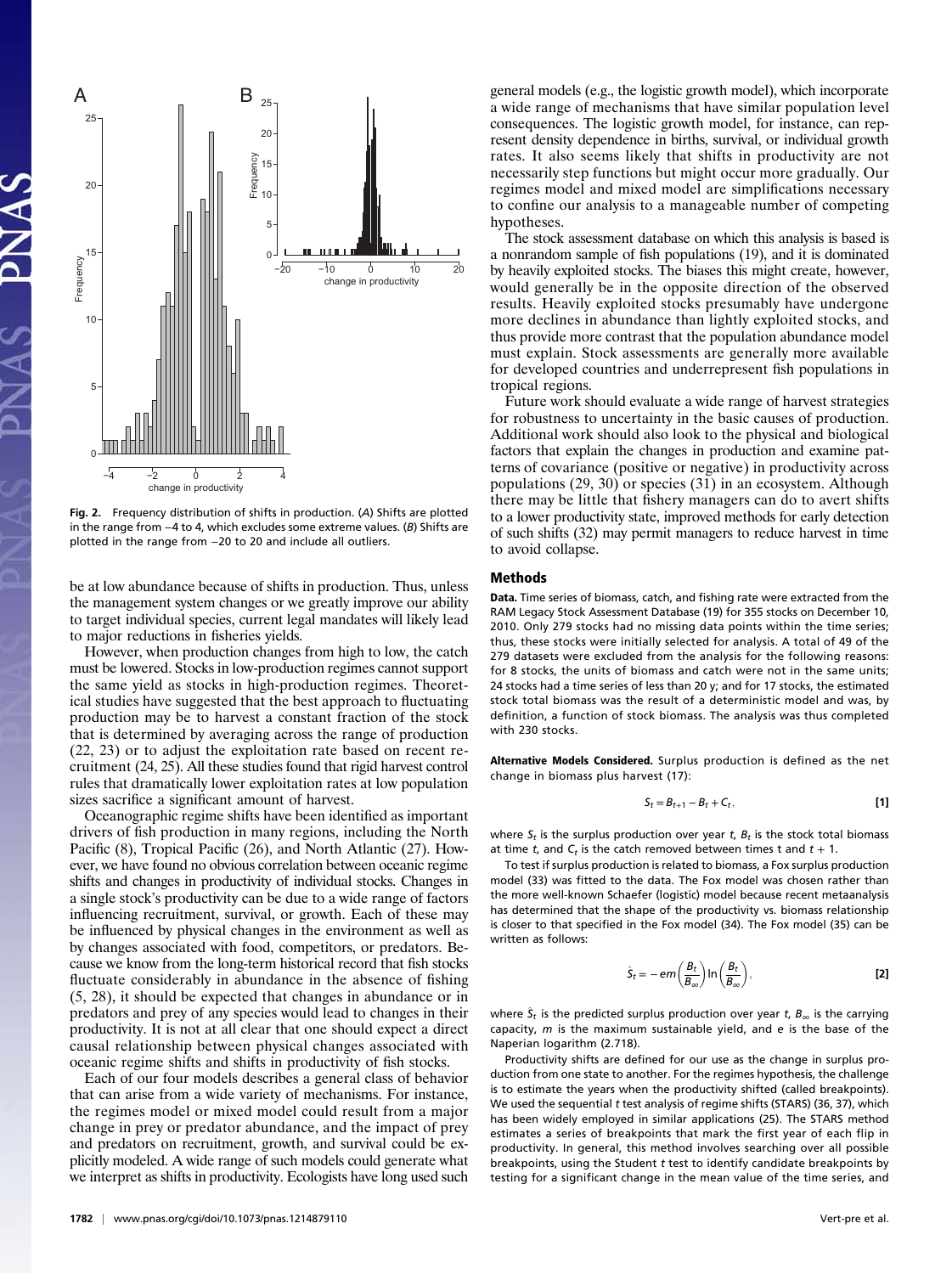then reevaluating these candidate points in the context of all other breakpoints. This algorithm is described in detail by Rodionov (36). The predicted surplus production for each year within regime  $i$  is simply the average surplus production during that regime:

$$
\overline{S}_i = \frac{\sum_{j=f_i}^{f_{i+1}-1} S_j}{f_{i+1}-f_i},
$$
\n[3]

where  $f_i$  is the first year of period i,  $\overline{S}_i$  is the predicted average surplus production in period i, and  $S_i$  is the surplus production in year j.

The mixed model combines the effect of the biomass on the stock and productivity shifts. For the mixed model, the estimated years at which breakpoints happened were determined using the regimes model. To test if surplus production is related to biomass and productivity shifts, a productivity shifting surplus production model was fitted to the data. It assumes that carrying capacity is independent of time but maximum sustainable yield is shifting between alternative regimes states; thus, the exploitation rate that produces a maximum sustainable yield shifts between higher and lower values:

$$
\hat{S}_t = -\, \mathbf{e} m_i \left( \frac{B_t}{B_{\infty}} \right) \ln \left( \frac{B_t}{B_{\infty}} \right), \tag{4}
$$

where  $m_i$  is the maximum sustainable yield in each period i.

The random production model assumes that the variability in the data is explained neither by fishing nor by changes in productivity; thus, the predicted surplus production in any year is simply the average surplus production over all years:

$$
\hat{S}_t = \frac{\sum_{t=1}^y S_t}{y}.
$$
 [5]

Parameter Estimation. For all models, the set of parameters that maximizes the likelihood was found by assuming that process error and the observed surplus production are normally distributed:

$$
L(S|\hat{\theta}) = L = \prod_{t} \frac{1}{\sigma \sqrt{2\pi}} e^{-\frac{(s_t - \hat{s}_t)^2}{2\sigma^2}},
$$
 [6]

where  $\hat{S}_t$  is the predicted surplus production under each model for year t;  $\sigma$  is the SD of the surplus production about the model prediction, and  $\hat{\theta}$  are the parameters for each model.

The parameters ( $B_{\infty}$ , m, and  $\sigma$ ) of the Fox model were estimated by nonlinear function minimization in AD Model Builder (ADMB) v10.1 ([http://](http://admb-project.org/) [admb-project.org/\)](http://admb-project.org/).

Parameters of the regimes model  $(\overline{S}_i, f_i, \text{ and } \sigma)$  were estimated using a sequential t test analysis in R with two "tuning parameters" used as inputs: the minimum duration of a regime, known as the "cutoff-length," and the significance level for the t tests. We used a cutoff-length of 10 y and a significance level for the t test of 0.1. Thus, the shifts are more likely to be at least a decade long, although the algorithm often chose shorter regimes at the beginning and end of the time series. Once the breakpoints were determined, the average production during each period was calculated and the value of  $\sigma$  was determined analytically.

The parameters ( $B_{\infty}$ ,  $m_i$ , and  $\sigma$ ) of the mixed model were estimated by nonlinear function minimization in ADMB v10.1 using the breakpoints estimated in the regimes model.

For the random model, the average production was calculated from Eq. 5 and  $\sigma$  was determined analytically.

Model Selection. The comparison of the four models used the AICc (38), which identified the most parsimonious model. AICc weights were also calculated and can be interpreted as the relative support of data for each model (39). The AICc was calculated as follows:

$$
AICc = -2log(L) + 2k + \frac{2k(k+1)}{N-k-1},
$$
[7]

where  $L$  is the likelihood of the data given the parameters,  $k$  is the number of parameters, and N is the number of data points. The preferred model is the one with the lowest AICc.

The Fox model has three parameters (m,  $B_{\infty}$ , and  $\sigma$ ). The number of parameters in the regimes model varies, with one parameter for the average surplus production during each period, one parameter for each breakpoint, and an additional parameter representing the value of  $\sigma$ . The mixed model has one parameter for each breakpoint, one parameter for each m, and two additional parameters ( $B_{\infty}$  and  $\sigma$ ). The null model has two parameters: the average surplus production and  $\sigma$ . To calculate the AICc weights, we first calculate the difference between the best model and each model  $i$  ( $\Delta_i$ ):

$$
\Delta_i = AICc_i - \min(AICc).
$$
 [8]

The weights for each model (w<sub>i</sub>) were calculated from the  $\Delta_i$ .

$$
w_i = \frac{e^{-0.5\Delta_i}}{\sum_{j=1}^4 e^{-0.5\Delta_j}}.
$$
 [9]

Fig. 1 shows examples of datasets in which each of the alternative models was preferred.

Testing of the Methods. To verify the reliability of the model selection method and to correct for any misclassification, four simulation-based evaluations were run using data generated from the abundance, regimes, mixed, and random models and were then subjected to evaluation using each of these four models. The simulation procedure is described below using process errors.

Datasets were generated for each of the four hypotheses. For each simulation, the parameters were drawn from stocks that were best explained by the particular underlying hypothesis. Thus, we selected data from 37 stocks for the abundance model, 95 stocks for the regimes model, 33 for the random model, and 65 for the mixed model. Then, for each stock, 20 stochastic replicate datasets were generated. The initial biomass of each simulation was the value of the initial biomass in the first year of the dataset. The exploitation rate,  $U_t$ , for every year was calculated from the data used in our analysis:

$$
U_t = \frac{C_t}{B_t},
$$
 [10]

where  $U_t$  is the exploitation rate at time t.

The biomass was simulated for the Fox model using Eq. 11:

$$
\tilde{B}_{t+1} = \tilde{B}_t + \left( -\mathrm{e}m\left(\frac{\tilde{B}_t}{B_\infty}\right)\ln\left(\frac{\tilde{B}}{B_\infty}\right) + \tilde{\varepsilon}_t \right) - \left(\tilde{B}_t U_t\right),\tag{11}
$$

where  $\tilde{B}_{t+1}$  is the simulated biomass at time  $t + 1$ , m is the maximum sustainable yield obtained by fitting the Fox model,  $B_{\infty}$  is the carrying capacity obtained by fitting the Fox model,  $\tilde{e}$  is the normal process error  $[\tilde{e} \sim N(0, \sigma)]$ , and  $\sigma$  is the parameter obtained by fitting the Fox model.

The biomass for the regimes and random models was calculated from Eq. 12:

$$
\tilde{B}_{t+1} = \tilde{B}_t + (\hat{S}_t + \tilde{e}_t) - \tilde{C}_t
$$
\n
$$
\tilde{C}_t = \tilde{B}_t U_t,
$$
\n
$$
(12)
$$

where  $S_t$  is the predicted value obtained by fitting the regimes model or the random model.

The biomass was simulated for the mixed model using Eq. 13:

$$
\tilde{B}_{t+1} = \tilde{B}_t + \left( -\mathbf{e}m_i \left( \frac{\tilde{B}_t}{B_\infty} \right) \ln \left( \frac{\tilde{B}_t}{B_\infty} \right) + \tilde{\varepsilon}_t \right) - \left( \tilde{B}_t * U_t \right),\tag{13}
$$

where  $m_i$  is the maximum sustainable yield for period *i* obtained by fitting the mixed model,  $B_{\infty}$  is the carrying capacity obtained by fitting the mixed model,  $\tilde{\varepsilon}$  is the normal process error  $[\tilde{\varepsilon} \sim N(0, \sigma)]$ , and  $\sigma$  is the parameter obtained by fitting the mixed model.

Given the new series of  $\tilde{C}$  and  $\tilde{B}$ , the surplus production from the simulated data were calculated using Eq. 1.

The random, regimes, mixed, and abundance models were fitted to the simulated series of surplus production, and the AICc was used to select a best model for each dataset. The "classification rate" was calculated as the number of stocks best explained by each model divided by the number of stocks simulated.